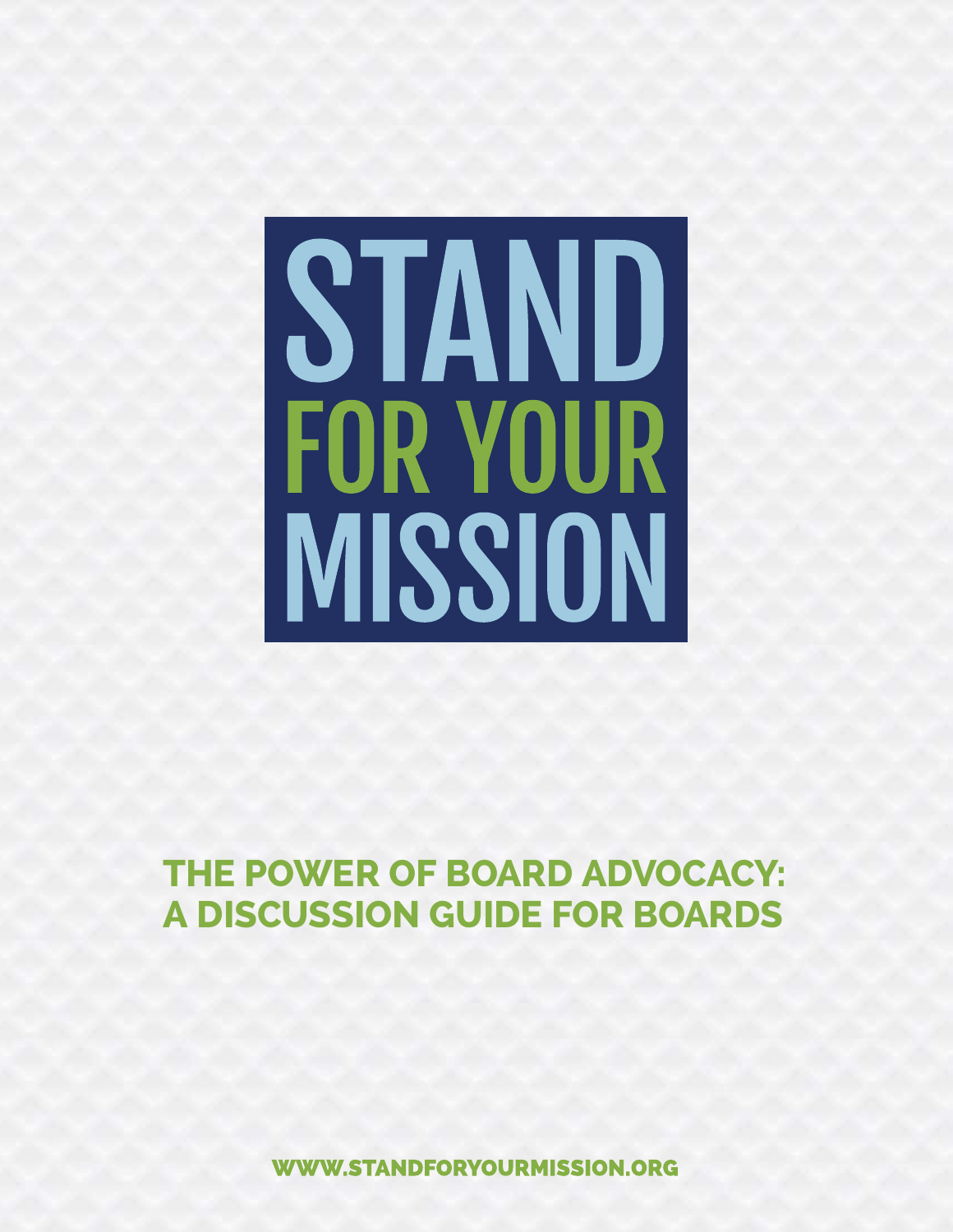### WE DO THIS WORK BECAUSE WE BELIEVE IN SOMETHING.

Whether it's ending homelessness or increasing access to opera, providing atrisk youth with the opportunity to receive a strong education, or protecting global human rights. Each of us is driven by a purpose. We do what we do because we believe that some things are important enough for us to take a stand.

Each of us has made a personal commitment to serve. We do it because it calls upon the best part of ourselves. The part that believes we must try. That believes that when we do try, we can make a difference.

**Decisions are happening around us that affect OUR ABILITY TO ACHIEVE our missions.**

We exist in a world of tough challenges. A world of budget and resource limitations. A world of differing opinions and conflicting priorities.

It is a fact of life that decisions get made every day that have a profound impact on our missions. Sometimes those decisions are based on ignorance, indifference, or bias. All too often, we are not at the

table. So we are forced to pick up the pieces after flawed decisions are made. Our work suffers. Our progress gets delayed. Our missions get compromised.

Our missions deserve better.

When we are at the table, we can ensure that our priorities are heard, that our communities are represented, that good ideas are funded, and that failing policies are questioned. We can help set the stage for real and lasting success for the people and issues we serve.

The fact is, our respective missions will never be fulfilled if we are relegated to accepting the decisions that are made without us. Our missions demand that we have an impact on those decisions before they are made. And to fix the ones that get in the way of our success.

#### **There is another way.**

There are more than 1.5 million nonprofit organizations in the United States with an estimated 20 million board members at the helm. The sheer number of people who devote their lives, their money, and their time to an important mission is truly inspiring.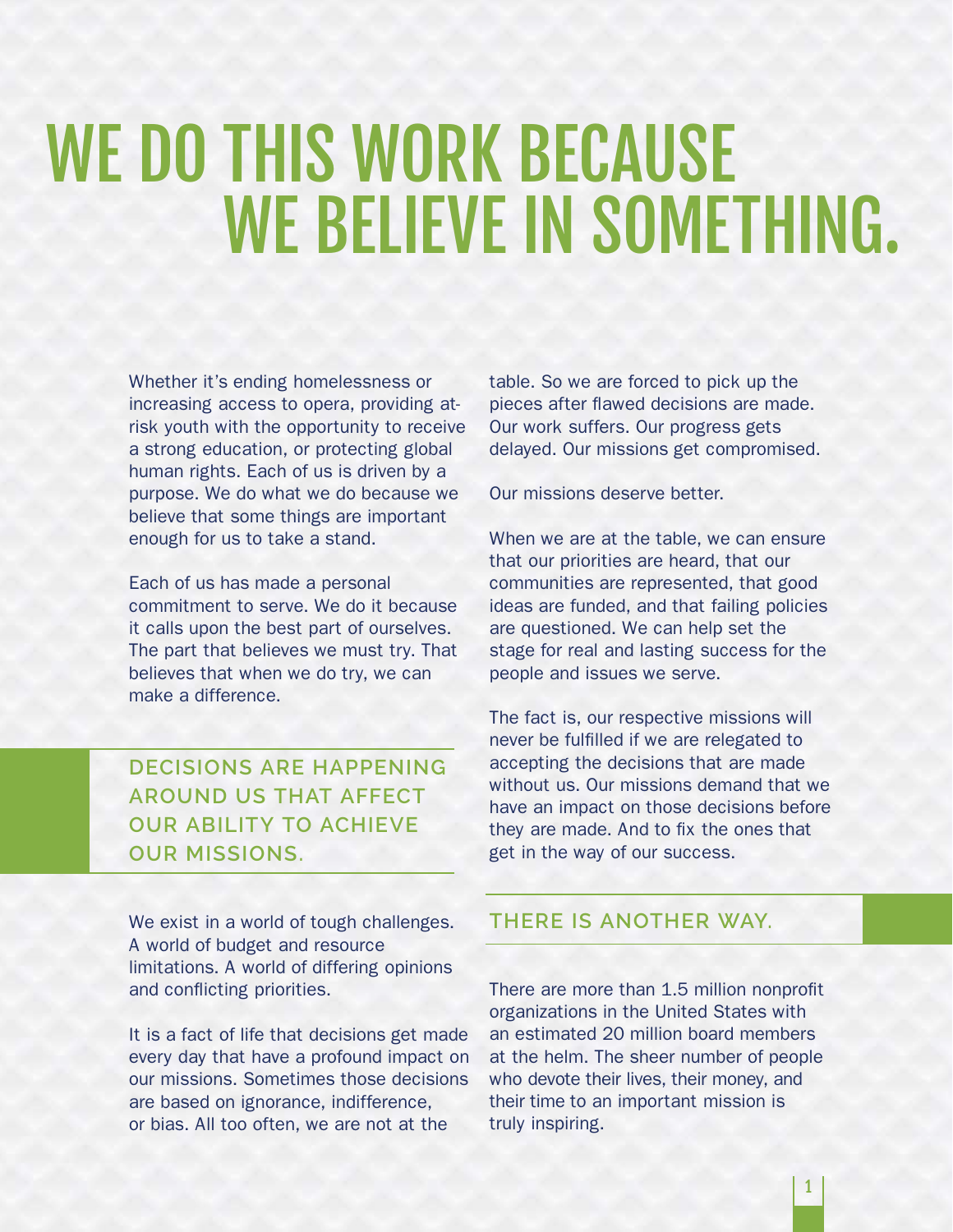The most effective charitable organizations have recognized that successful advocacy does not require stepping into the quagmire of partisan politics. It simply means using our voices as committed and informed champions for our missions. Speaking the truth in a calm but unwavering voice. Reminding decision-makers of our shared values and beliefs. Sharing tested solutions to community problems. Helping community leaders understand the impact of their decisions.

But more than anything else, it requires standing for what we know to be true. It requires using our voices.

#### **You are the voice your mission needs.**

Each of us is deeply committed to our missions. Each of us has what it takes to be an advocate for our missions. As stewards of our organizations, we must find our voice.

The most useful — and under-utilized — asset our organizations have to advance our missions are the business leaders, community volunteers, philanthropists, and opinion leaders who are so passionate about what our missions seek to achieve that they have already put their time, resources, and reputations on the line.

Our board members. Us.

Board members are the citizen leaders from whom decision-makers need to hear. Board members serve as powerful champions for our missions. We are the ambassadors who can bridge differences in opinion, turn ideas into solutions, and make good things happen.

Strong board leadership is not just about checks and balances; it is about creating the circumstances that will allow our missions to be achieved. That ensures progress can be made. That enables each of us to translate our shared beliefs into action.

Our missions will be fully realized when our community leaders hear our voices, understand our arguments, and see our causes as worthy of their best efforts. When we stand for what we believe in and insist on the best for our missions and those we serve.

### Stand for Your Mission. YOUR MISSION. YOUR VOICE.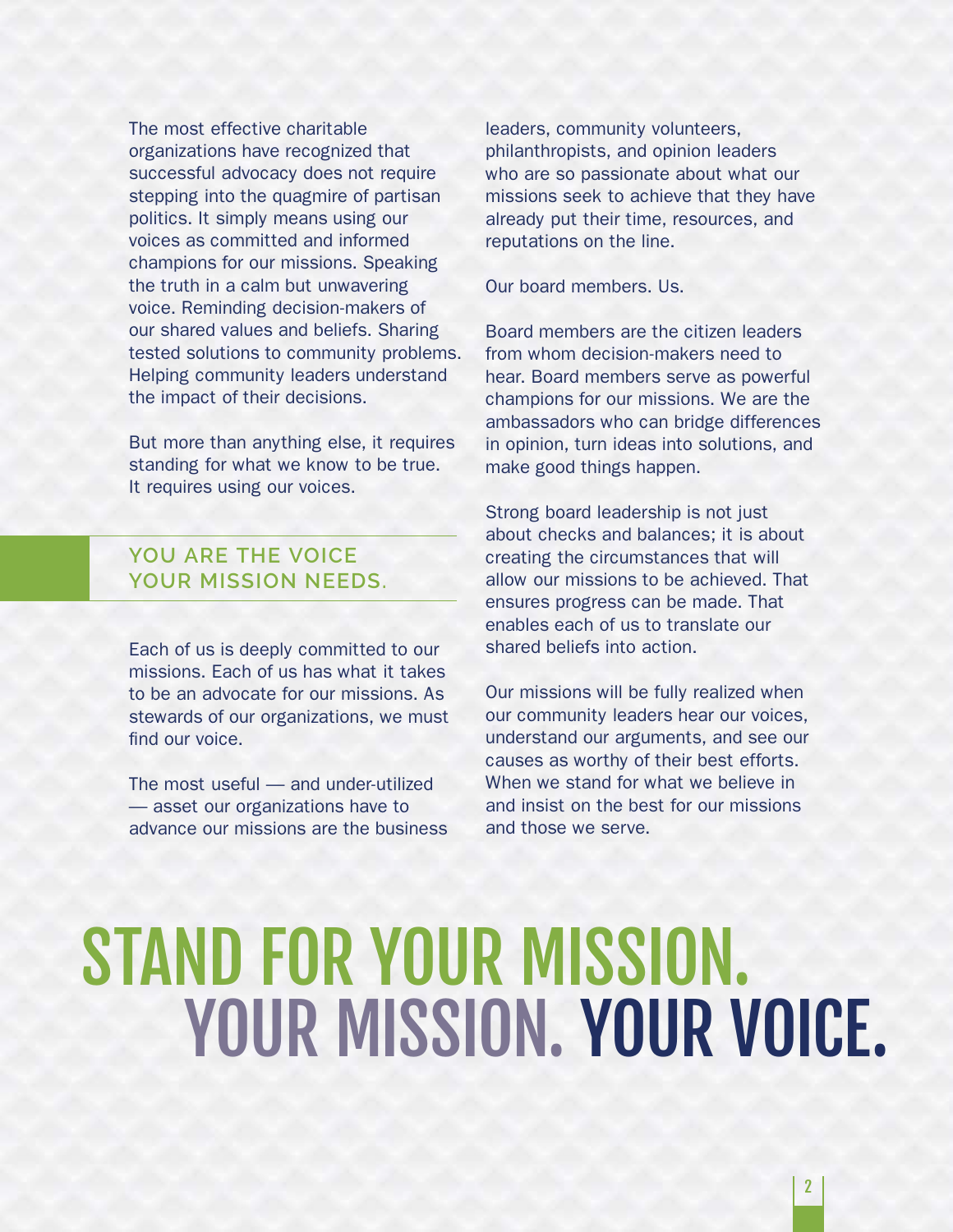# Board Advocacy in Action

**The San Diego**  YOUTH SYMPHONY: **A board-driven strategy to get music education back into schools**

**The Vision** The San Diego Youth Symphony and Conservatory's board advocacy work began with a reexamination of the organization's mission statement in late 2006 as it sought to grapple with board member disagreement. Some members believed SDYS should focus on pursuing musical excellence, while others wanted to increase access to music education. The writing of a new mission statement initiated a process of reflection and dialogue that culminated in an understanding that the two objectives were not mutually exclusive but highly complementary.

Two years later, SDYS began the League of American Orchestra's "Institutional Vision Program." This three-year training and practical application of the Jim Collins "Good to Great" framework solidified the full board's commitment to a shared vision and belief in the importance of investing equally in excellence and access. The establishment of the vision to "Make Music Education Accessible and Affordable for All" was the culmination of the process to bring the board into full unity.



**The Opportunity** The board realized a strong connection exists between SDYS and the state of music education in schools when it examined the demographics of the students enrolled in the organization's traditional youth symphony program. The majority of those students came from affluent communities where children have access to music education in elementary school. Children who did not have access to music education in elementary school were not participating in SDYS's programs. Understanding this fact led to the board's commitment to use its resources to influence the state of music education in San Diego County. Most of the county's public schools in low-income areas had stopped investing in music education during the school day.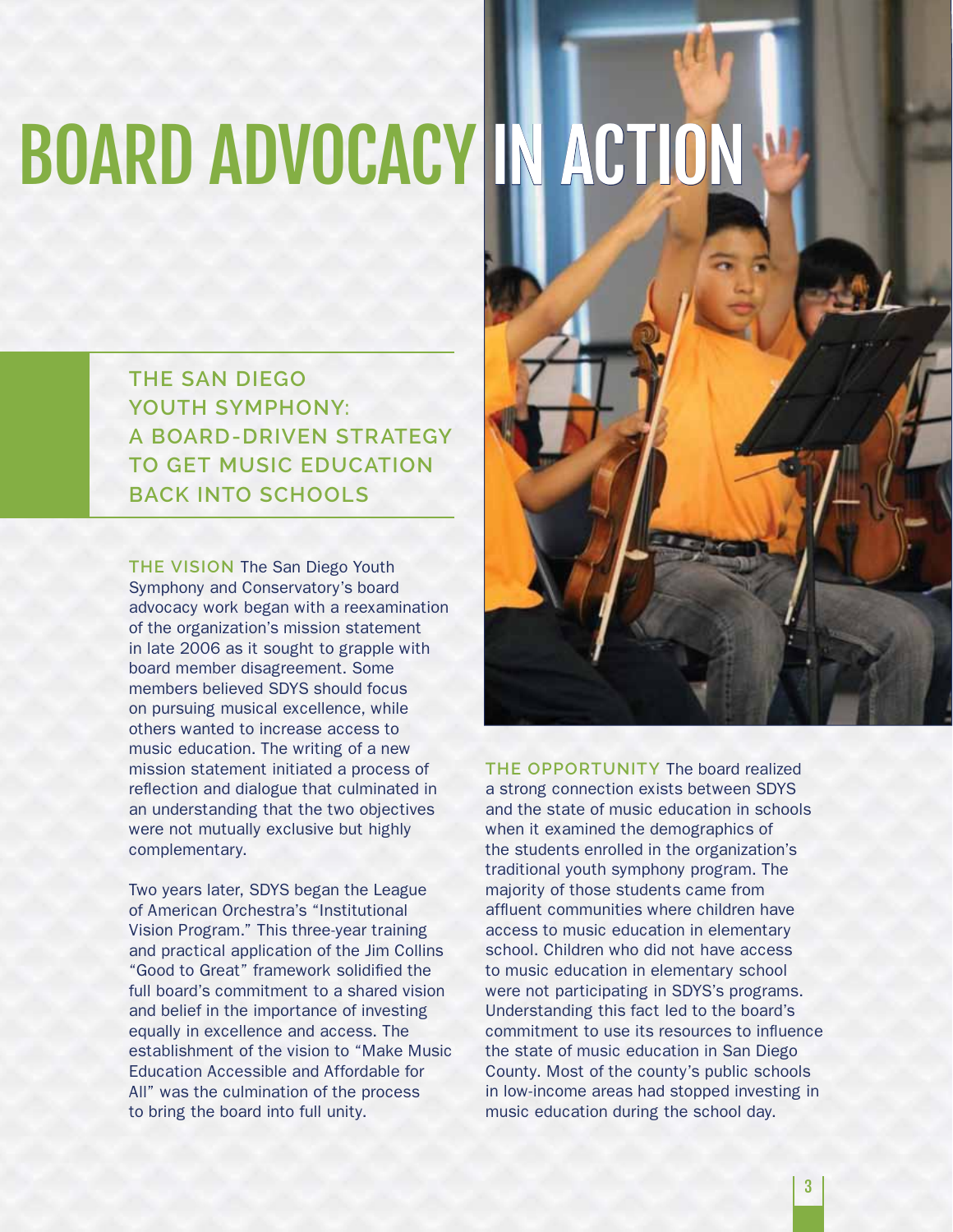The SDYS board now speaks of its success in terms of the systemic change it is achieving with school districts in addition to the individual change it is achieving with the student musicians in its programs.

Dalouge Smith, president and CEO, San Diego Youth Symphony

**The Strategy** Once the board had settled on its vision, a strategy for achieving the vision became necessary. The board understood immediately that it was unrealistic for SDYS to build the capacity and infrastructure to provide music education to the hundreds of thousands of students in San Diego County not receiving it. Creating such an infrastructure could only be achieved if it duplicated the existing public school system capacity to deliver educational experiences to every child. Instead, the board decided the quickest path to fulfilling its vision was to convince the county's public school systems to provide in-school music and partner with them to make it happen.

The board started from the belief that school districts have the resources and capacity to deliver music education but don't make music a priority. SDYS set out to influence school districts to invest in music education by launching the Community Opus Project. The Opus Project piloted a free after-school instrumental music instruction program for third-graders in the Chula Vista Elementary School District so that both school administrators and parents could witness the value learning music delivers to children. In this way, the board saw advocacy as the overall purpose of SDYS's Community Opus Project.

Advocacy is now written into SDYS's strategic framework as one of five principal activities. In the framework, it is defined as "community action" because in addition to exerting advocacy influence itself, the board aims for SDYS to galvanize community stakeholders, other partners, and parents to serve as advocates for in-school music education. The community action work includes a robust

community relations campaign involving numerous performances by Opus students throughout the community to build awareness of the benefits of music education and rally supporters. Opus students have performed before the city council, school board, parent committees, and local service organizations. Opus parents, who were encouraged to engage in the Opus lessons and attend school board meetings, have become powerful advocates for in-school music. The SDYS board now speaks of its success in terms of the systemic change it is achieving with school districts in addition to the individual change it is achieving with the student musicians in its programs.

**The Result** Within the first year of SDYS's Community Opus Project providing music instruction at no cost to third-graders in two schools within the Chula Vista School District, the positive effects of learning music were so apparent that the district asked SDYS to expand the program to serve more students and provided funding to help make the expansion possible. In the second year, the district asked for an expansion to in-school music, and, in the third year, it committed to returning the music education program that had been eliminated 15 years earlier to all schools. The district has already hired full-time music teachers for eight of its 45 campuses and plans to hire more each year until in-school music is available for all of its 29,000 students. SDYS continues to provide after-school instruction and support the restoration of in-school music for the district. SDYS now also works with several other school districts in the region to support and guide their efforts to return music to their schools.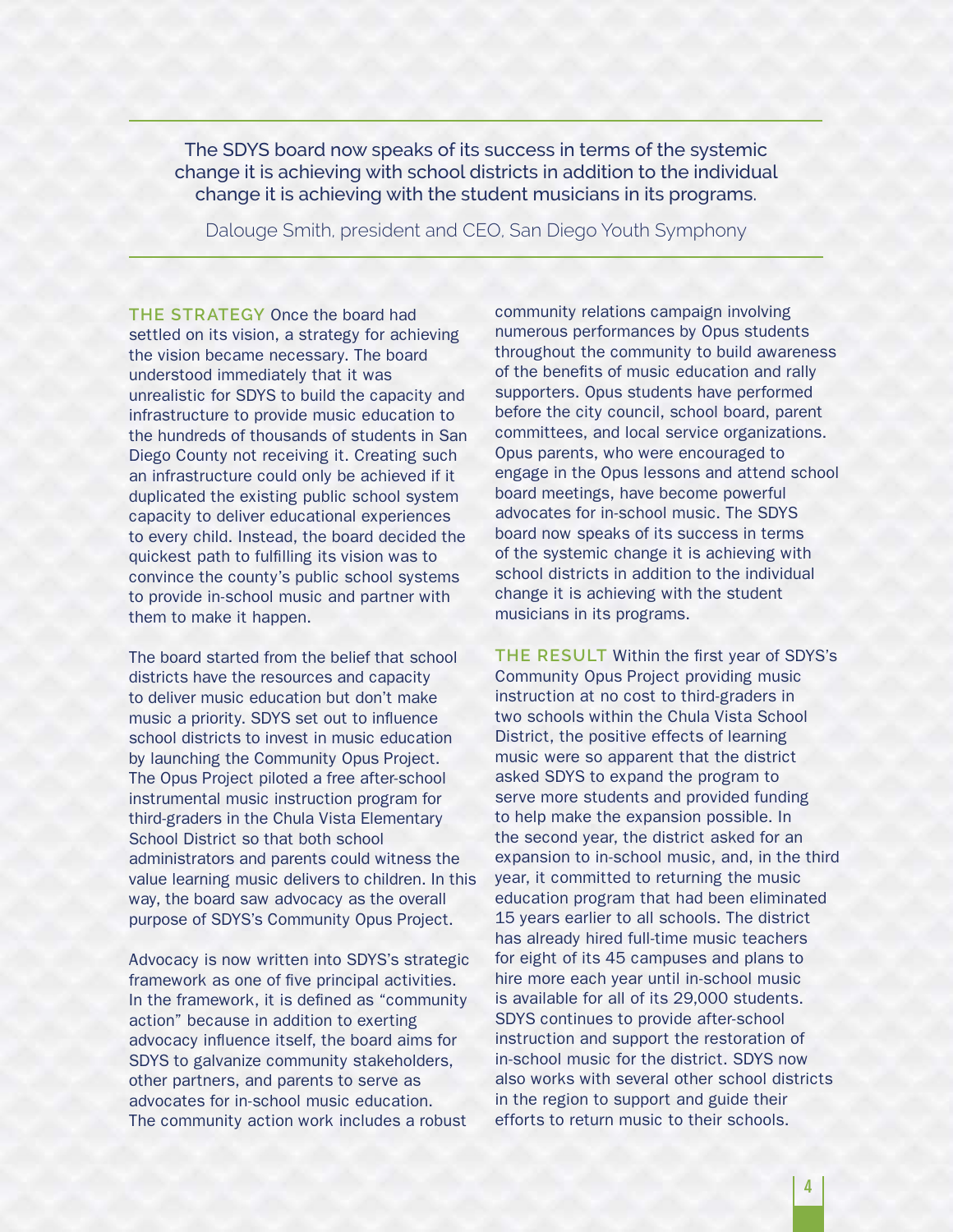### STarting a conversation in your boardroom.

Every nonprofit has its own unique history, culture, and mission, and, therefore, its own view regarding advocacy. But, no matter where you are on the continuum — doing no advocacy to doing a lot — the path toward greater impact through advocacy begins with an honest conversation in the boardroom — a conversation about your organization's mission, goals, and, most importantly, its vision for the future.

The following guide is designed to help you start that conversation. While some organizations may be able to move ahead quickly because they have already grappled with the more fundamental questions presented here, others may want to spend more time on those questions before moving on. Regardless of where your organization starts, we encourage you to use this guide as a tool for facilitating ongoing board dialogue on your organization's legal right to advocate and for helping you cultivate a culture of standing for your mission in all possible ways.

#### **Step** 1**: A shared vision for the future**

Your organization was founded to meet a specific need or purpose and, as a part of that, is likely to have a vision of what the world would look like if that mission was achieved. Ask your board to answer the following questions:

- Is the board in agreement about our organization's vision for the future?
- How would the world be different if our mission was fully achieved?
- Are our current strategies the fastest or most direct path to achieving our vision? If not, what would be?

#### **Step** 2**: A deeper understanding of your work**

All organizations are impacted by the larger environment and ecosystem in which they operate. Understanding what that ecosystem looks like for your organization, and where you are situated within it, is a critical step for your board. Ask your board the following questions:

- • What are the societal realities or problems that our work seeks to solve, alleviate, or otherwise address?
- What are the broader issues associated with our core work?
- Are our strategies actively addressing those issues? If not, what would change if they did?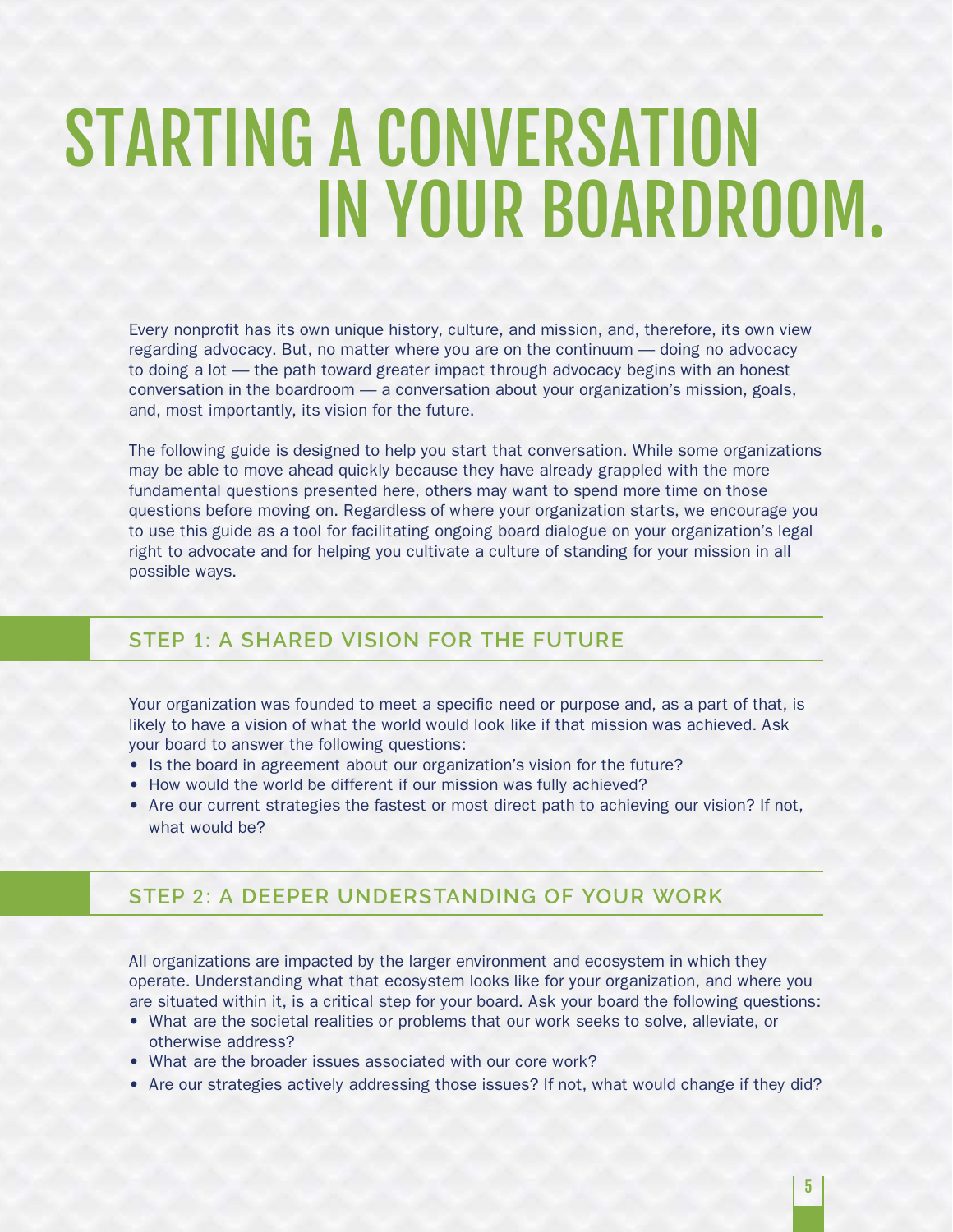#### **Step** 3**: Identification of the opportunities and threats**

Changes in your community, funding sources, and policy environment affect — either positively or negatively — your organization's ability to achieve its mission. Identifying and understanding the opportunities and threats affecting your organization is a key step in building an advocacy strategy and in ensuring that your board is well-positioned to help implement that strategy. Ask your board the following questions:

- What are some of the external factors that have positively or negatively impacted our work in the past? How well did we — as a board — anticipate them before they happened? Did we try to stop or soften the bad ones, or rally to support the good ones?
- Are there policy changes that would dramatically improve (or threaten) our ability to fulfill our mission and vision? If we could advance our mission more effectively by changing one law, public policy, or public attitude, what would that change be?
- Do we have candid conversations about the reliability of funding that we earn through government contracts or grants?
- Are we as an organization actively engaged in conversations with decision-makers about the policies or decisions that affect our work? If not, why not?

#### **Step** 4**: Board engagement in making it happen**

Every board member brings a potent combination of passion and influence to his or her board service that — if leveraged — can powerfully accelerate your organization's advocacy strategy. Understanding your board's networks and spheres of influence can help you map the ways each board member can help. Ask your board the following questions:

- Do we regularly discuss the implications of public policies and funding to our mission?
- $\bullet$  Do we have a public policy strategy for our organization, and  $\overline{\phantom{a}}$  if so  $\overline{\phantom{a}}$  is the board wellinformed about how best to support it?
- Do we have board leaders who can speak to and connect with a broad cross-section of community needs and constituencies in support of our work?
- Have we provided training or guidance to board members about how to engage effectively in advocacy efforts that enables them to represent our mission and work with confidence?

#### **Step** 5**: Making advocacy a part of your board's culture**

A true cultural change happens when advocacy becomes fully integrated into the way that your board thinks, makes decisions, and measures its own success. Ask your board the following questions:

- Do we have goals for our advocacy work that enable us to assess how well we are doing across all the links and connections that are vital to our success?
- Is a degree of advocacy a part of every board member's job description?
- Is our board recruitment strategy aligned with our public policy strategy, and the connections or influence that will ensure our success?
- Are we as an organization actively participating in coalitions and organizations that are helping to advance our advocacy strategy?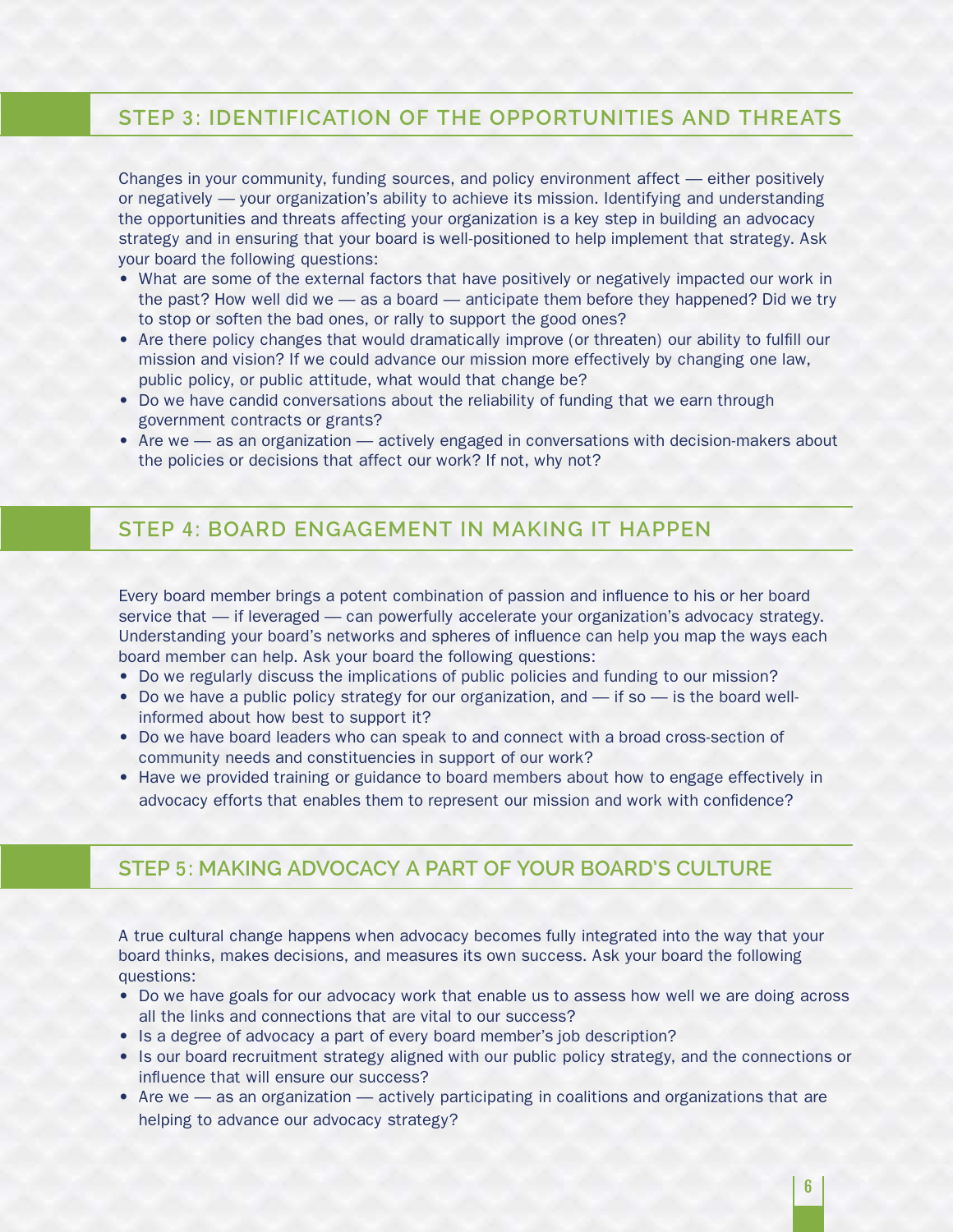### Actions for Nonprofit Leaders



 **If you're a nonprofit CEO…**



**If you're a nonprofit board member…**

- 1. Just starting out: Engage your board in a conversation about what public policy is and how decisions made by people outside your organization influence your mission, making it easier or harder to accomplish.
- 2. Building: Educate your board members about key policy issues that positively or negatively influence your organization's work (or could), and tap them to help open doors and make the case to external decisionmakers and opinion leaders.
- **3. Accelerating: Identify gaps in your** organization's advocacy network and engage the board in recruiting new board members to help bridge them.
- 4. **Connecting:** Join groups that monitor policy matters that might support or threaten your nonprofit's mission. Stay up to date on state and federal policy issues affecting nonprofits and your mission on the [National Council](http://www.councilofnonprofits.org/policy)  [of Nonprofits's website](http://www.councilofnonprofits.org/policy), and then engage when appropriate.
- 1. Just starting out: Talk with your board chair or CEO about how your board can get more engaged in advocating for your organization's mission.
- 2. Building: Participate in a training session about how to become a stronger advocate for your work.
- **3. Accelerating: Institutionalize your** board's role in advocating for your mission by incorporating it into your board job description and expectations.
- 4. **Connecting:** Join groups that monitor policy matters that might support or threaten your nonprofit's mission. Stay up to date on state and federal policy issues affecting nonprofits and your mission on the [National Council](http://www.councilofnonprofits.org/policy)  [of Nonprofits's website,](http://www.councilofnonprofits.org/policy)and then engage when appropriate.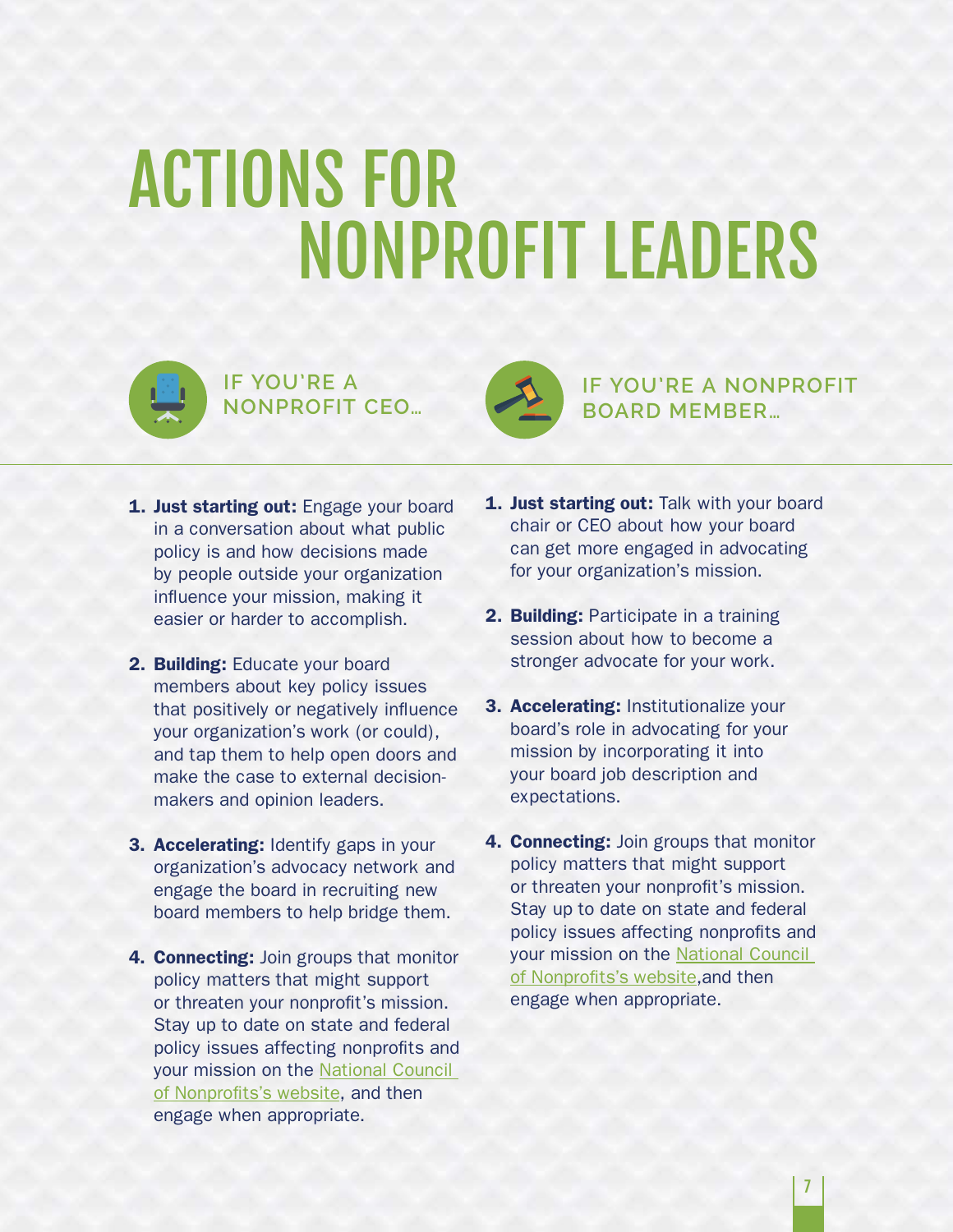

- 1. Just starting out: Engage in an internal conversation about what public policy is and how decisions by policymakers and others make it easier or harder for your grantees to accomplish their missions. Many foundations are inadvertently discouraging nonprofits from engaging in vital advocacy efforts by using unnecessarily hyperrestrictive or ominous language in grant agreements. Review your proposal guidelines and grant agreements to make sure you aren't artificially restricting your grantees' constitutional rights to speak up to advance their missions. For guidance, check out [this resource](http://bolderadvocacy.org/wp-content/uploads/2012/02/Investing_in_Change.pdf) from the Alliance for Justice.
- 2. Building: Consider providing more general operating support grants that provide the flexibility to rally resources quickly to engage in advocacy campaigns as needed.
- 3. Accelerating: Engage grantees in conversations about how they are using advocacy as a tool for greater impact. The Alliance for Justice has [suggestions on how to begin that](http://bolderadvocacy.org/blog/advocacy-capacity-and-effectiveness-what-funders-and-grantees-need-to-know)  [conversation with your grantees.](http://bolderadvocacy.org/blog/advocacy-capacity-and-effectiveness-what-funders-and-grantees-need-to-know)
- 4. **Connecting:** Stay up to date on policy issues affecting [foundations](http://www.cof.org/public-policy) and [nonprofits](http://www.councilofnonprofits.org/policy) and engage when appropriate. The Forum of Regional Association of Grantmakers created [this list of questions to think through](https://www.givingforum.org/sites/default/files/resources/Policyworks Outreach Checklist.pdf)  [prior to reaching out to a policymaker.](https://www.givingforum.org/sites/default/files/resources/Policyworks Outreach Checklist.pdf)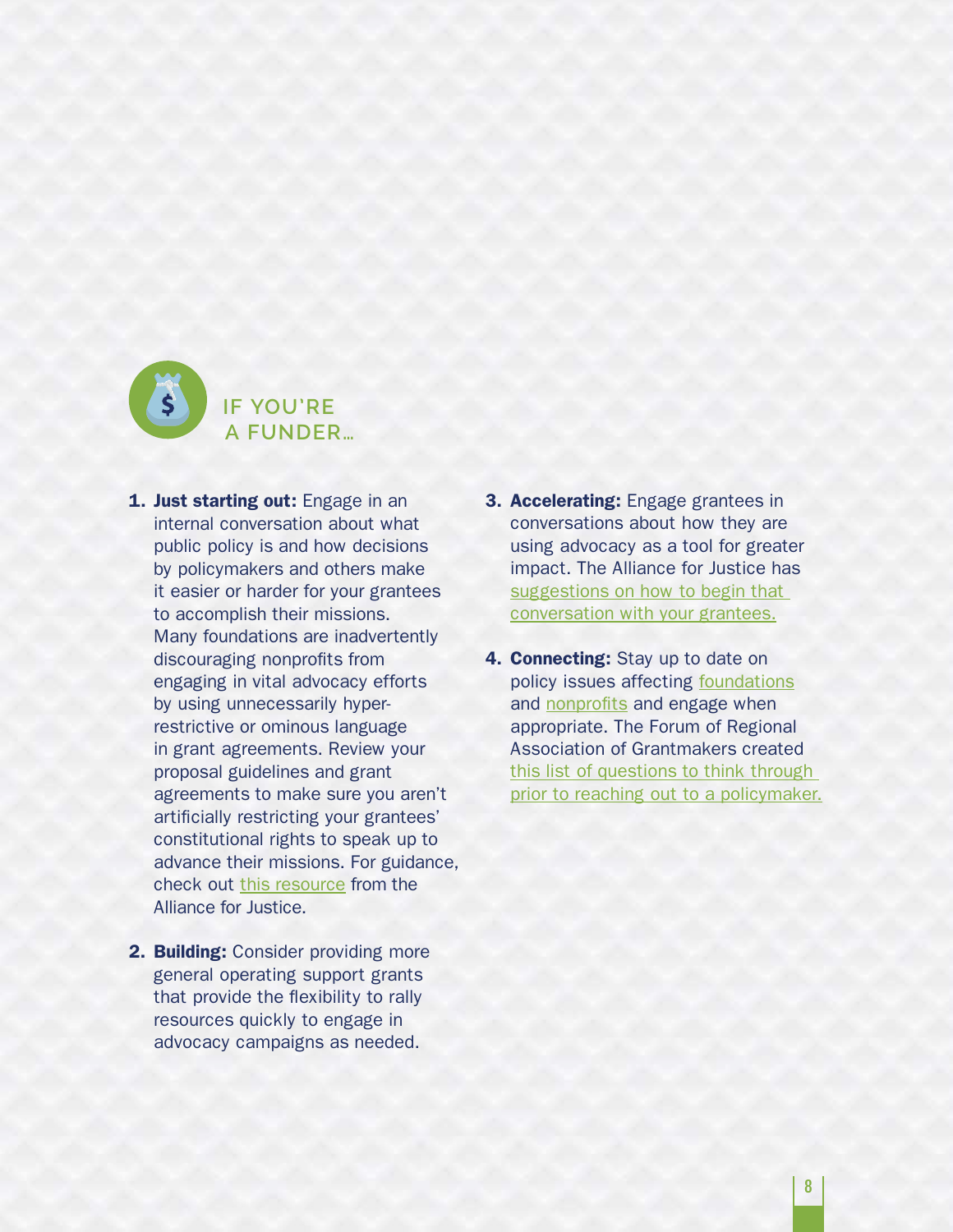### About the Stand for Your Mission **CAMPAIGN**

The STAND FOR YOUR MISSION campaign calls on all nonprofit decision-makers to stand for the organizations they believe in by actively representing their missions and values, and creating public will for important policy changes. A collaborative effort initiated by the Alliance for Justice, BoardSource, the Campion Foundation, the Forum of Regional Associations of Grantmakers, the Knight Foundation, and the National Council of Nonprofits, the campaign seeks to unleash the full potential of nonprofits to advance their missions by engaging board leaders more directly in the advocacy work of their organizations.











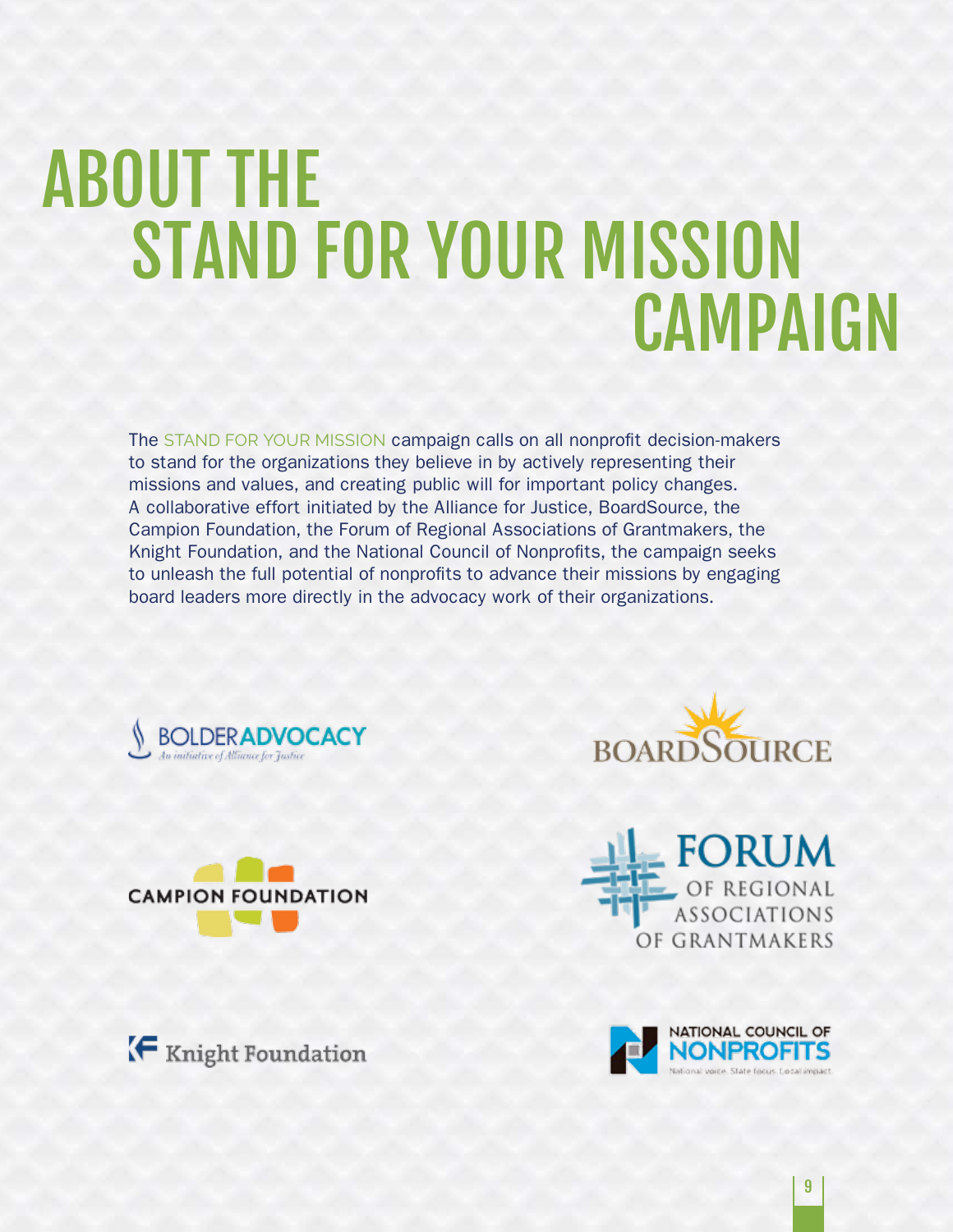## **(B) GET ENGAGED**

The most important action you can take is to start a conversation in your boardroom about how advocacy can accelerate the impact of your mission, with this resource as your guide. If you are also inspired to engage with our national campaign, we encourage you to join us.

Here are some ways to connect with the STAND FOR YOUR MISSION campaign:



SHARE your story about how board engagement in advocacy strengthened your organization's impact by submitting a "success story."



CONTRIBUTE a "photo pledge" to share what you stand for on [www.standforyourmission.org.](http://www.standforyourmission.org)



Join the conversation about why board engagement in advocacy matters by joining the STAND FOR YOUR MISSION Linked in group.

Access more resources and tools to support your board's engagement in advocacy at: **[www.standforyourmission.org](http://www.standforyourmission.org)**